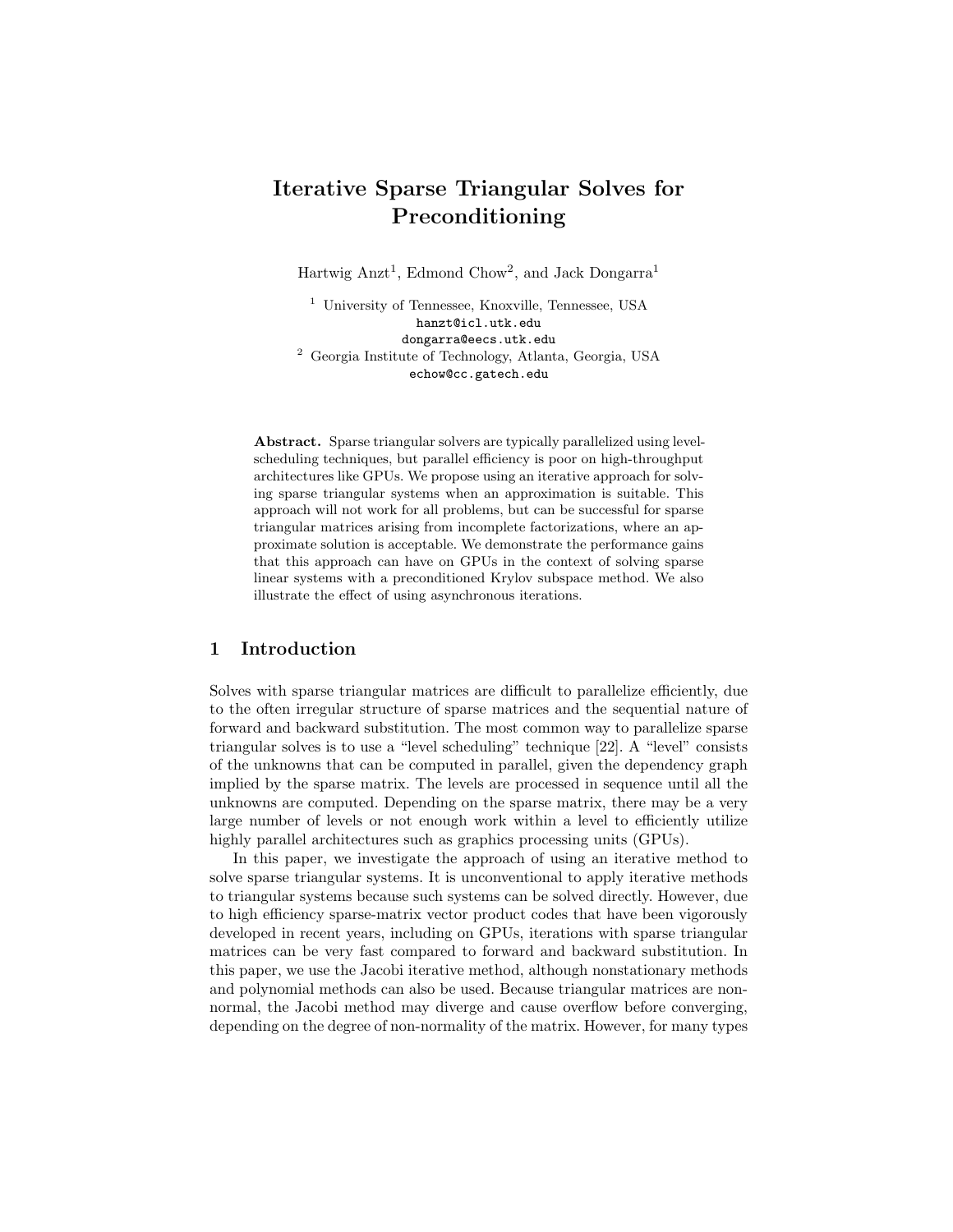of sparse triangular matrices, such as the triangular parts of matrices from discretizations of partial differential equations, and from incomplete factorizations of these matrices, the triangular matrices have a degree of diagonal dominance that can avoid divergence of the Jacobi iterations. Thus, although Jacobi iterations will not work for all matrices, there are large, useful classes of matrices for which Jacobi iterations can be a viable approach for solving sparse triangular systems.

The iterative approach taken here is particularly applicable and competitive when only an approximate solution is sought, meaning, only a small number of Jacobi iterations are necessary. This is the situation when the triangular solves are used in preconditioned Krylov subspace methods for solving linear systems. Here, the triangular matrices themselves, such as from incomplete factorizations, are only approximations and approximate solves are acceptable when applying the preconditioner. By using approximate solves, the total number of iterations of the Krylov subspace method may be larger than when exact solves are used, but the total execution time may be much smaller.

We investigate the use of Jacobi iterations (also called sweeps in this paper) and a "block-asynchronous" variant to apply an incomplete LU (ILU) factorization preconditioner. The asynchronous variant does not synchronize the updates of variables within each sweep and may have improved convergence rate and execution time. When a fixed number of synchronous Jacobi sweeps are used, the operator is fixed, and standard Krylov subspace methods may be used. For the asynchronous variant, the operator is not fixed and therefore we use a flexible method, in particular, flexible GMRES (F-GMRES) [21] which we have implemented in the MAGMA [13] library for GPUs.

The acceleration of sparse triangular solves is the subject of much current research, e.g., [19], but almost all this research is based on the level scheduling idea [2, 23, 12]. Efficient implementations on state-of-the-art hardware still pose a challenge [14, 26, 15]. Another approach to parallelizing sparse triangular solves is to use partitioned inverses [1, 20]. Here, a triangular matrix is written as a product of sparse triangular factors; each triangular solve is then a sequence of sparse matrix vector multiplications. The use of a sparse approximate inverse for a triangular matrix has been considered in [10, 24], as well as the idea of approximating the inverse ILU factors via a truncated Neumann series [24, 25]. The latter is similar to the idea of using Jacobi sweeps presented in this paper. The use of Jacobi sweeps for for sparse triangular solves was recommended in [6] for the Intel MIC architecture. Asynchronous iterations for these sweeps were not considered. The potential of replacing synchronous Jacobi with blockasynchronous Jacobi for more efficient use of the GPU hardware was investigated in [3] and applied to smoothers for geometric multigrid methods in [4].

This paper is organized as follows. Section 2 first provides some background and Section 3 gives details about the actual implementations for the methods we use for the experimental part (Section 4) in this paper. Section 4.1 describes our test environment, in section 4.2 we compare the convergence of classical Jacobi and a block-asynchronous version when solving sparse triangular sys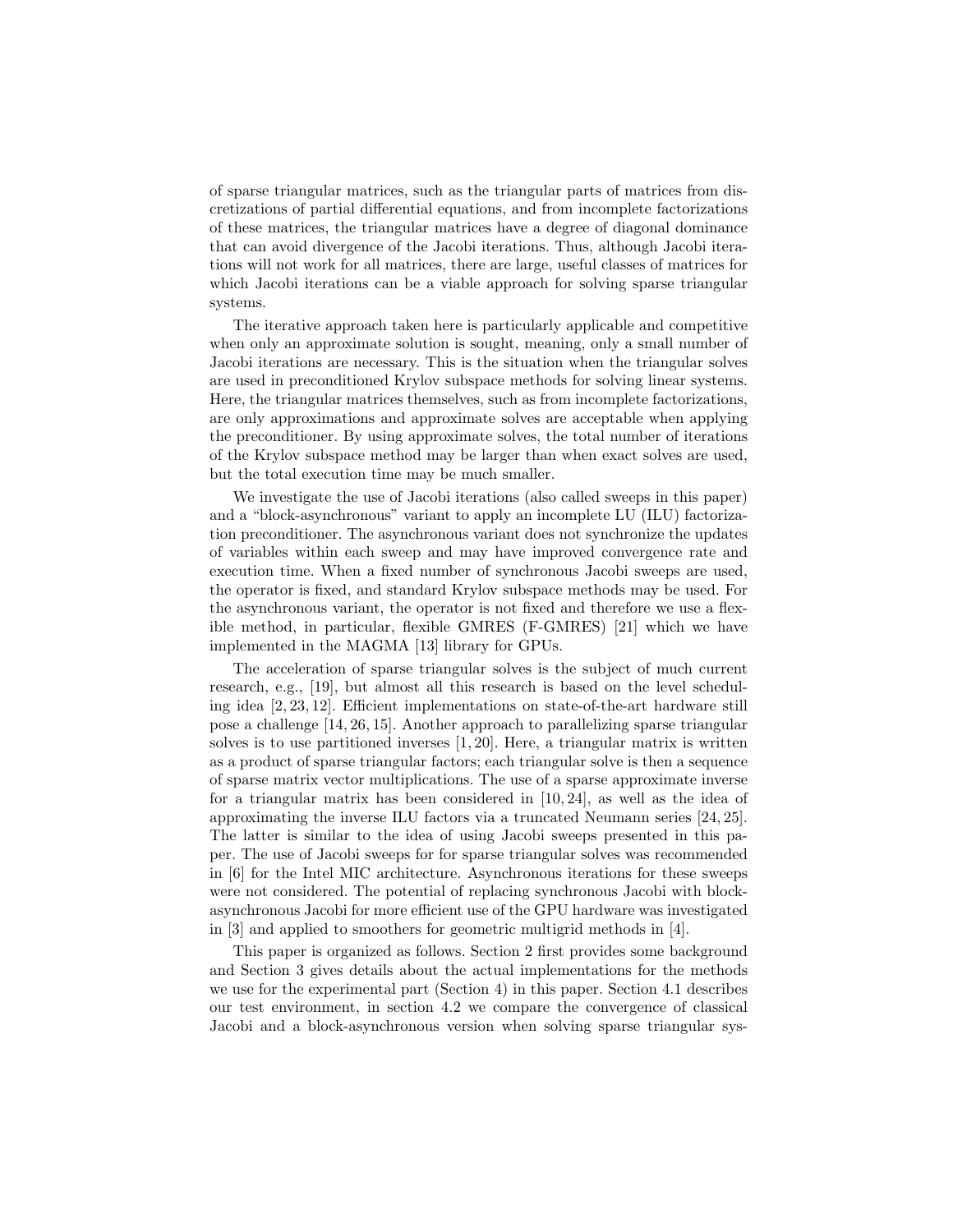tems. For the latter, we investigate the effect of scheduling the GPU thread blocks consistently with the data dependency order in the triangular factors. We also compare the execution time with level-scheduling triangular solves. In Section 4.3 we investigate the impact of approximate triangular solves when used in preconditioned F-GMRES(50). We conclude in Section 5.

## 2 Background

#### 2.1 Jacobi Method and Asynchronous Iteration

Classical relaxation methods like Jacobi or Gauss-Seidel are defined using a specific update order of the vector components and imply synchronization between the distinct iterations. The number of components that can be computed in parallel in an iteration depends on whether the update of a component uses only information from the previous iteration (Jacobi type) or also information from the current iteration (Gauss-Seidel type). Using newer information generally results in faster convergence. This however comes at the price of reduced parallelism: Gauss-Seidel is inherently sequential and requires a strict update order; for Jacobi, all components are updated simultaneously within one iteration. Asynchronous relaxation methods do not obey any update order. Instead they iterate the components in a nondeterministic fashion, always using the newest available values of the other components. The implied fine-grained parallelism and the lack of synchronization makes asynchronous methods attractive for GPUs, which themselves operate in an asynchronous-like fashion. At the same time, asynchronous iteration methods require the target matrix to have stronger properties to ensure convergence. For the asynchronous relaxation suitable for linear systems, a sufficient condition for convergence is given if the spectral radius of the positive iteration matrix,  $\rho(|M|)$ , is smaller than unity [11]. If this convergence condition is fulfilled, a block-asynchronous Jacobi iteration, where subsets of components are iterated in synchronous fashion and asynchronous updates are used in-between the subsets, also converges [5]. The Jacobi iteration for solving  $Ax = b$  can be written as

$$
x^{k+1} = D^{-1} (b - (A - D)x^k)
$$
  
\n
$$
x^{k+1} = D^{-1}b + Mx^k
$$
\n(1)

where  $D$  the diagonal part of  $A$  [5]. For the triangular systems that arise in the context of incomplete factorization preconditioning, we denote the iteration matrices as  $M_L$  and  $M_U$  for the lower and upper triangular, respectively. Let  $D<sub>L</sub>$  and  $D<sub>U</sub>$  be the diagonal parts of the triangular factors  $L$  and  $U$ , and let  $I$ be the identity matrix. For the diagonal of  $L$  being all ones,

$$
M_L = D_L^{-1} (D_L - L) = I - L, \qquad M_U = D_U^{-1} (D_U - U) = I - D_U^{-1} U. \tag{2}
$$

Hence,  $M_L$  is strictly lower triangular and  $M_U$  is strictly upper triangular, which implies that the spectral radius of both iteration matrices is zero. Therefore, the asynchronous method converges in the asymptotic sense for any triangular system [11].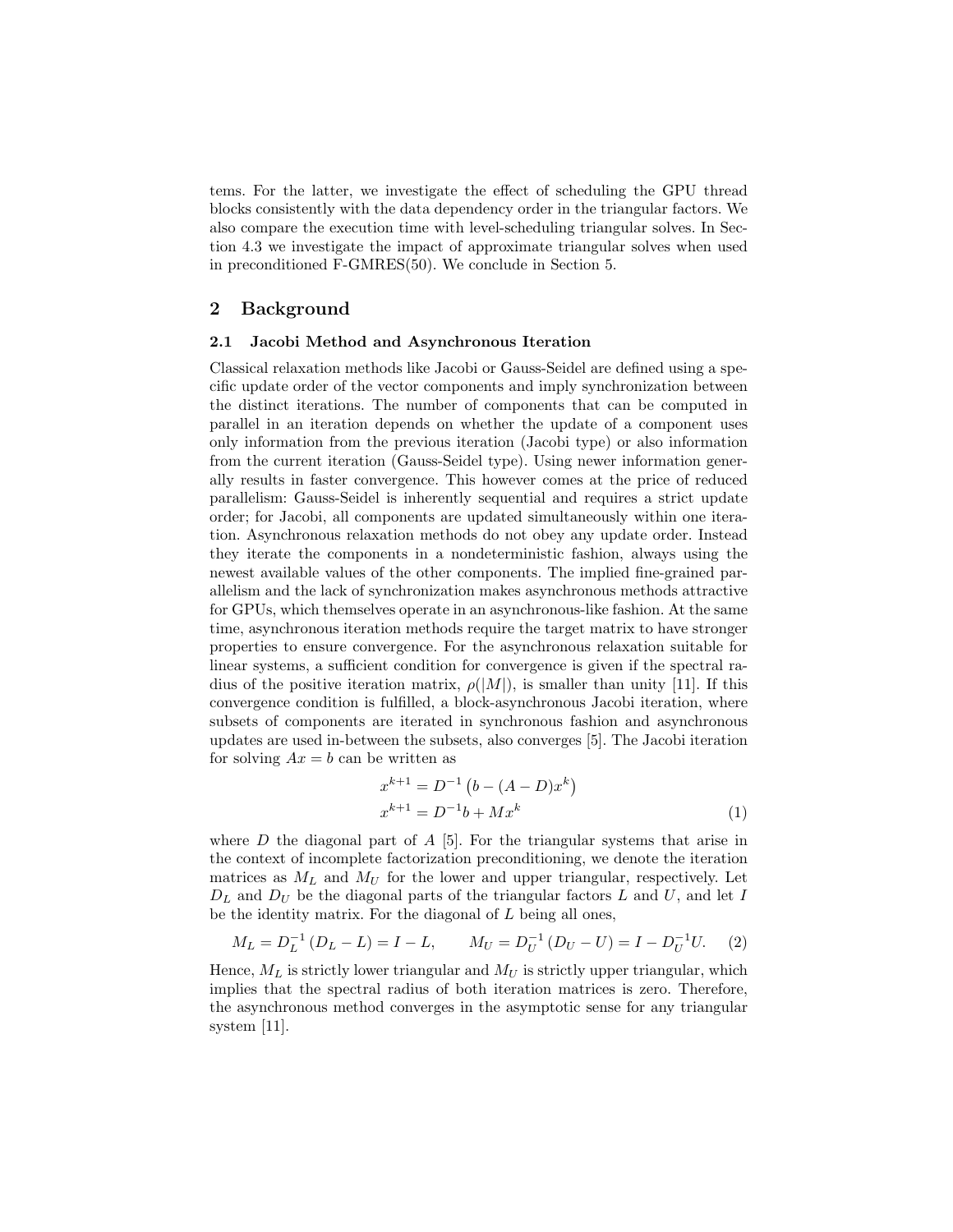#### 2.2 Incomplete LU Preconditioning

An ILU factorization is the approximate factorization of a nonsingular sparse matrix  $A$  into the product of a sparse lower triangular matrix  $L$  and a sparse upper triangular matrix  $U, A \approx LU$ , where nonzeros or fill-in are only permitted in specified locations. The basic algorithm, called  $ILU(0)$ , approximates the  $LU$ factorization by allowing only nonzero elements in L and U that are nonzero in A. In this case, the sparsity pattern of L and U matches the sparsity pattern of the system matrix A. The ILU factorization can also be computed efficiently in parallel on GPUs using a fine-grained parallel iterative algorithm [6, 7].

## 3 Block-asynchronous Jacobi on GPUs

If we allow Jacobi to use newer information in the component updates, the resulting asynchronous iteration can be realized in a single kernel that overwrites the iteration input vector with the updated values. The algorithm may be considered as block-asynchronous Jacobi as components handled by the same GPU thread block are updated simultaneously in Jacobi fashion, but the distinct thread blocks are executed asynchronously without enforcing a certain update order. Using newer information from remote components has the potential of improving the convergence, but carries the danger of degraded convergence if some components are updated several times in a row without using newer information about the other components [5].

The order in which the components are updated depends on the scheduling of the GPU thread blocks. GPUs use the concept of thread blocks to apply a kernel operation to data, and typically not all data is processed at the same time, but some thread blocks are scheduled before others [16]. The components handled by one GPU thread block are updated in parallel using the newest available information for the other components. Unfortunately, GPUs generally do not allow insight or modifications to the thread block execution order. However, backward-engineering experiments reveal that the thread blocks are usually scheduled in consecutive increasing order. With Gauss-Seidel converging usually faster than Jacobi, this motivates us to update the components in dependency order. For triangular matrices with a small bandwidth, i.e. the triangular factors arising from the RCM-reordered systems, this effect may be small. For matrix entries with a distance to the diagonal larger than the thread block size, updating in dependency order is equivalent to an Gauss-Seidel update, which would be equivalent to an exact substitution for this matrix component. For the lower triangular solve, updating the components in dependency order is equivalent to scheduling the thread blocks in consecutive increasing order. For the upper triangular solve, this scheduling order is against the dependency order, and faster convergence should be achieved by reversing the scheduling order. We investigate the effect of the thread block scheduling order in Section 4.2.

For classical (synchronous) Jacobi, the thread block scheduling has no impact, as no new information from the current iterate is used. This however implies, that the algorithm's implementation can not be realized in a single kernel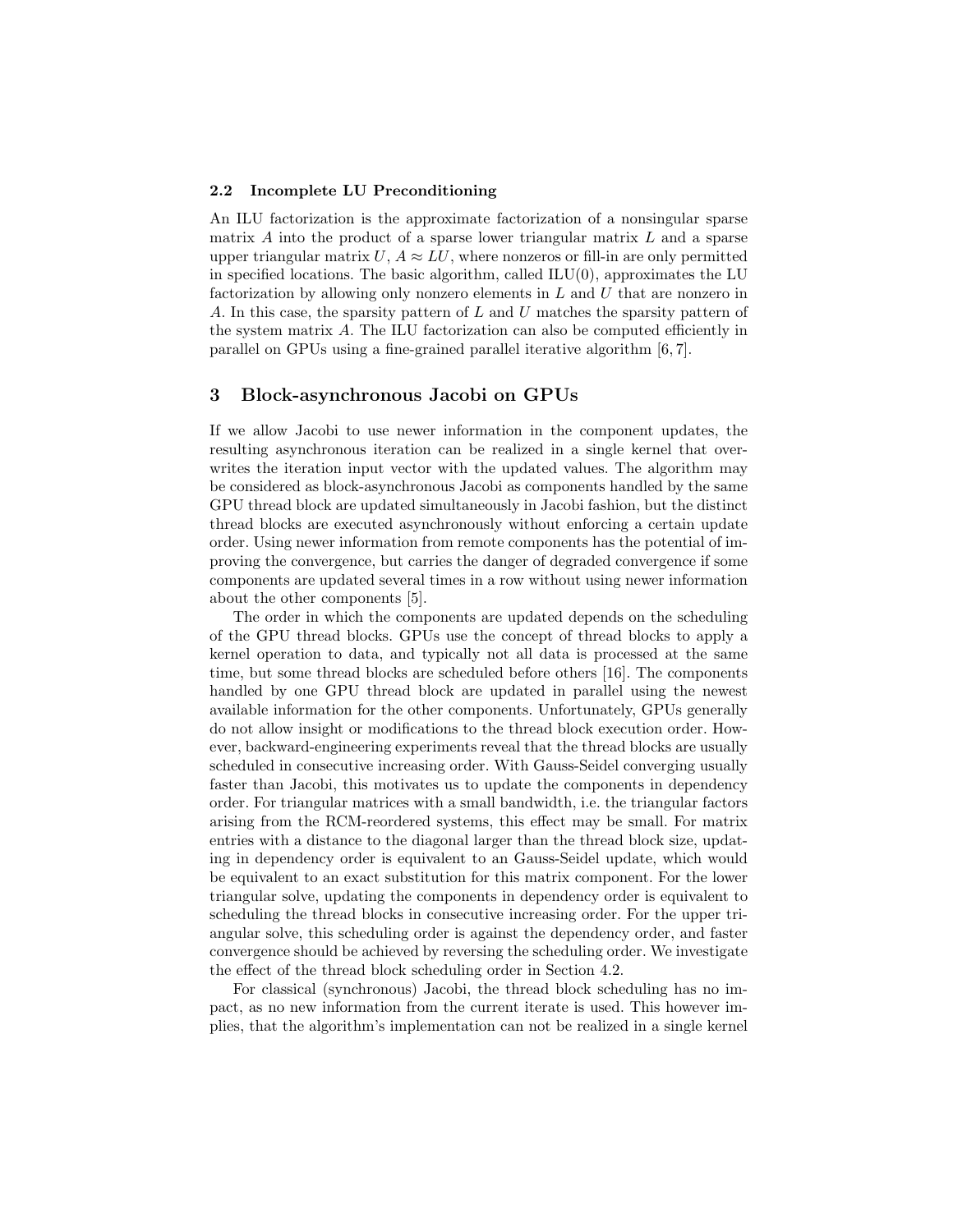overwriting the iteration input vector with its output (neglecting the case of the hardware parallelism being larger than the iteration vector length). Either separate input/output vectors have to be used, or the Jacobi is realized in two kernels where the first computes the sparse matrix vector product and the second performs the update.

# 4 Experimental Results

#### 4.1 Test environment

The experimental results were obtained using a Tesla K40 GPU (Kepler microarchitecture) with a theoretical peak performance of 1,682 GFlop/s (double precision). The 12 GB of GPU main memory, accessed at a theoretical bandwidth of 288 GB/s, was sufficiently large to hold all the matrices and all the vectors needed in the iteration process. Although all operations are handled by the accelerator, we mention for completeness that the host was being an Intel Xeon E5 processor (Sandy Bridge). The implementation of all GPU kernels is realized in CUDA [16], version 7.0 [18], using a thread block size of 128, NVIDIA's sparse matrix vector product was taken from the cuSPARSE library version 7.0 [17]. Double precision computations were used. To account for the non-deterministic properties of the asynchronous methods, the reported results are averaged over 50 runs.

Nonsymmetric test matrices were selected from the University of Florida sparse matrix collection (UFMC) [8], and are listed in Table 1. We also included a test matrix arising from a finite difference discretization of the Laplace operator in 3D with Dirichlet boundary conditions. A 27-point stencil was used on a  $64 \times 64 \times 64$  mesh. Although this latter matrix is symmetric, we treat it as nonsymmetric in our experimental tests. The sparsity plots for all test matrices are given in Figure 1.

Reverse Cuthill-McKee (RCM) ordering is well-known to reduce the matrix bandwidth and can produce more accurate incomplete factorization preconditioners [9]. Except for the DC test problem where RCM reordering fails to reduce the bandwidth, we consider all test matrices in RCM ordering (all matrices have symmetric structure). Note that we do not use multicolor orderings as these typically degrade the approximation properties of ILU preconditioners [9] although these orderings can enhance the parallelism for level scheduling.

|             | Name                  | Abbrev.    | Description                        | Nonzeros $n_{\gamma}$ | Size $n$ |
|-------------|-----------------------|------------|------------------------------------|-----------------------|----------|
| ◡<br>Ř<br>Ь | CHIPCOOL <sub>0</sub> | <b>CHP</b> | Convective thermal flow (FEM)      | 281,150               | 20,082   |
|             | DC <sub>1</sub>       | DC.        | Circuit simulation matrix          | 766,396               | 116,835  |
|             | STOMACH               | <b>STO</b> | 3D electro-physical duodenum model | 3,021,648             | 213,360  |
|             | VENKAT01              | <b>VEN</b> | Unstructured 2D Euler solver (FEM) | 1,717,792             | 62,424   |
|             | LAPLACE3D             | LAP        | 3D Laplace problem (27-pt stencil) | 6,859,000             | 262.144  |
|             |                       |            |                                    |                       |          |

Table 1. Test matrices.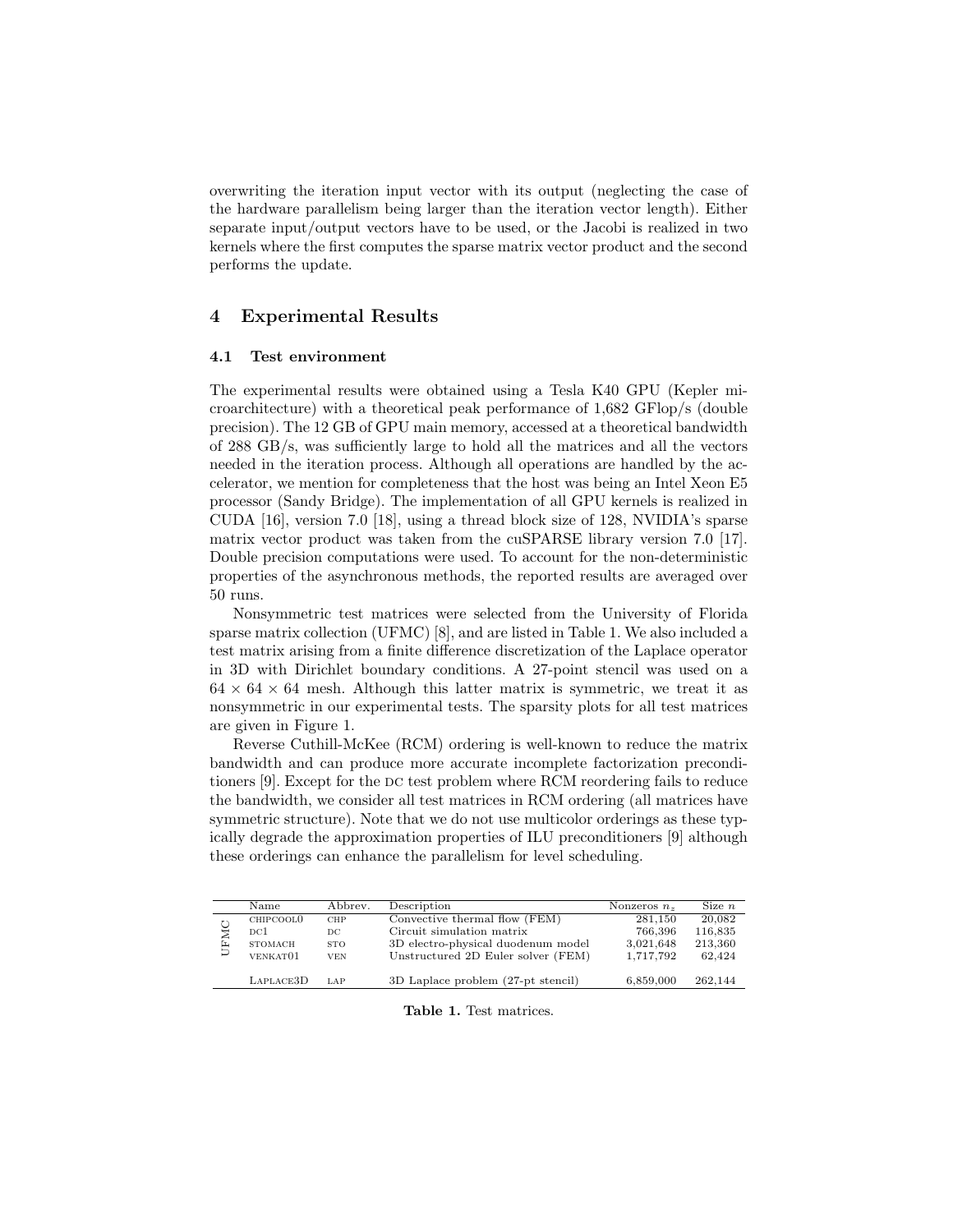

Fig. 1. Sparsity plots of test matrices listed in Table 1.

#### 4.2 Sparse triangular solves

In this section, we report experimental results on convergence and performance when solving sparse triangular systems with relaxation methods. In these systems, the right-hand side is the vector of all ones, and the initial guess is the zero vector. Figures 2 and 3 show results for ILU(0) factors from two very different test problems, LAP and DC, respectively. In each figure, the top set of graphs show results for lower triangular solves, and the bottom set of graphs show results for upper triangular solves.

The results show that the block-asynchronous methods converge faster than the classical Jacobi methods. In the lower triangular case, forward thread block ordering gives faster convergence than backward thread block ordering, as predicted in Section 3. The convergence of backward thread block ordering is very similar to that of classical Jacobi, as the method tends not to use newly computed information within an iteration. The opposite of the above statements is true for the upper triangular case.

The timing results follow the same trends as the convergence results. We note that for the DC problem, the timings for the upper triangular solves are much higher than the timings for the lower triangular solves. This will be explained at the end of this subsection.

The graphs also show results for a Jacobi implementation based on the sparse matrix vector product from NVIDIA's cuSPARSE library [17]. Naturally, the optimization level of this routine is significantly higher than of our CUDA based implementations. In the end, the cuSPARSE based Jacobi is the overall winner in terms of runtime. However, from comparing the results of synchronous and block-asynchronous Jacobi, it can be deduced that applying the same level of optimization to the kernel for block-asynchronous iteration would make it superior also to the cuSPARSE based Jacobi. In the remainder of the paper we use the cuSPARSE based Jacobi implementation. There is no "asynchronous" sparse matrix vector product in cuSPARSE (which would give "approximate" and nondeterministic results) that we could use to implement a more efficient block-asynchronous Jacobi kernel.

Table 2 compares the runtime for exact sparse triangular solves from the NVIDIA cuSPARSE library to the runtime of one single Jacobi sweep. The data reveals that a Jacobi sweep typically costs a fraction of the total time for an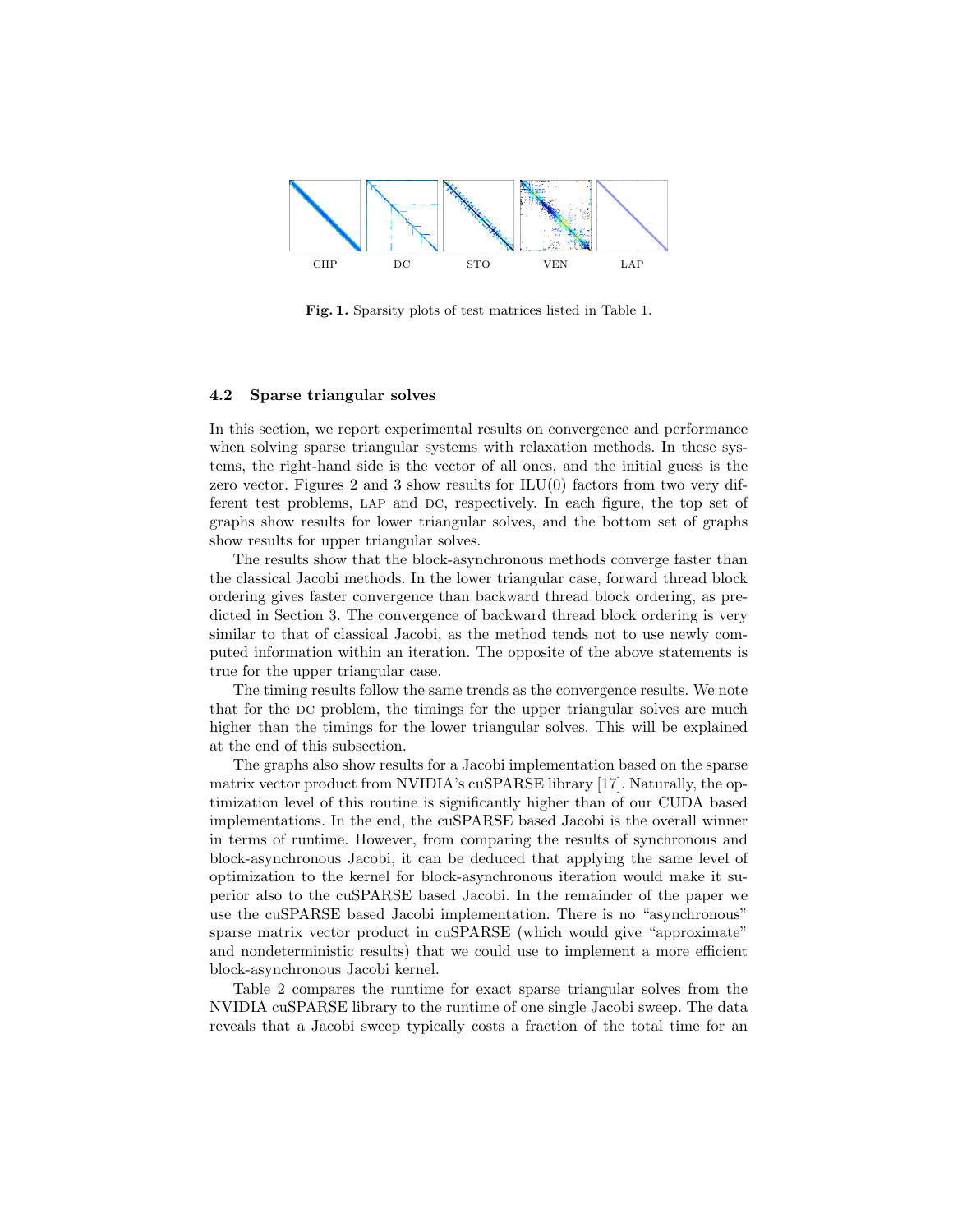

Fig. 2. For the lower and upper triangular  $ILU(0)$  factors of the LAP problem, convergence (left) and runtime (right) of the synchronous Jacobi and the block-asynchronous Jacobi (averaged results).

exact sparse triangular solve using level scheduling (although multiple sweeps will generally be needed for an approximate solve). Only for the test case DC, which comes from circuit simulation modeling, one Jacobi sweep on the upper triangular system is more expensive than the level-scheduling exact solve. The reason for this is the structure of this matrix: very unbalanced lengths of rows in the upper triangular part of this matrix (see Figure 1 for the DC matrix, where some rows have many more nonzeros than others) causes load imbalance in the GPU kernels. Performance could be improved by using a load balanced sparse matrix vector product kernel.

#### 4.3 ILU-preconditioned FGMRES

Figures 4 and 5 show the impact of replacing the exact triangular solves by approximate triangular solves in an ILU(0) preconditioned F-GMRES(50) solver. The left side of these figures relates the number of relaxation sweeps in the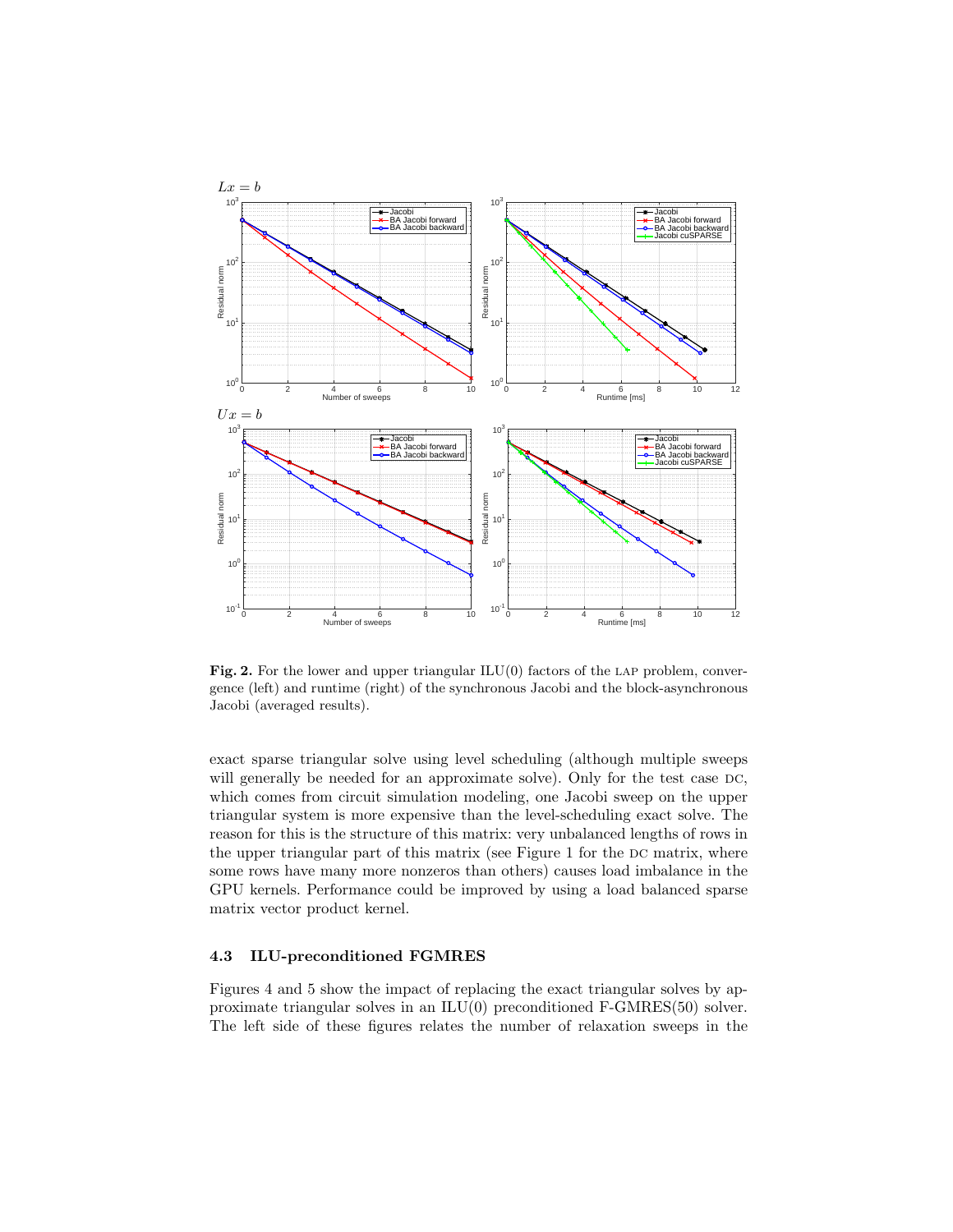

Fig. 3. For the lower and upper triangular  $ILU(0)$  factors of the DC problem, convergence (left) and runtime (right) of the synchronous Jacobi and the block-asynchronous Jacobi (averaged results).

| Matrix      | Factor | Exact triangular solve | Single Jacobi sweep |
|-------------|--------|------------------------|---------------------|
| <b>CHP</b>  |        | 7.84                   | 0.10                |
|             | U      | 7.07                   | 0.10                |
| $_{\rm DC}$ |        | 0.62                   | 0.23                |
|             | Ū      | 4.65                   | 26.57               |
| <b>STO</b>  |        | 21.61                  | 0.40                |
|             | Ħ      | 24.16                  | 0.37                |
| <b>VEN</b>  |        | 17.49                  | 0.23                |
|             | T١     | 14.81                  | 0.23                |
|             |        | 12.13                  | 0.66                |
| LAP         | T١     | 11.57                  | 0.65                |

Table 2. Runtime comparison [ms] between the exact triangular solve using the cu-SPARSE level-scheduling implementation and one Jacobi sweep.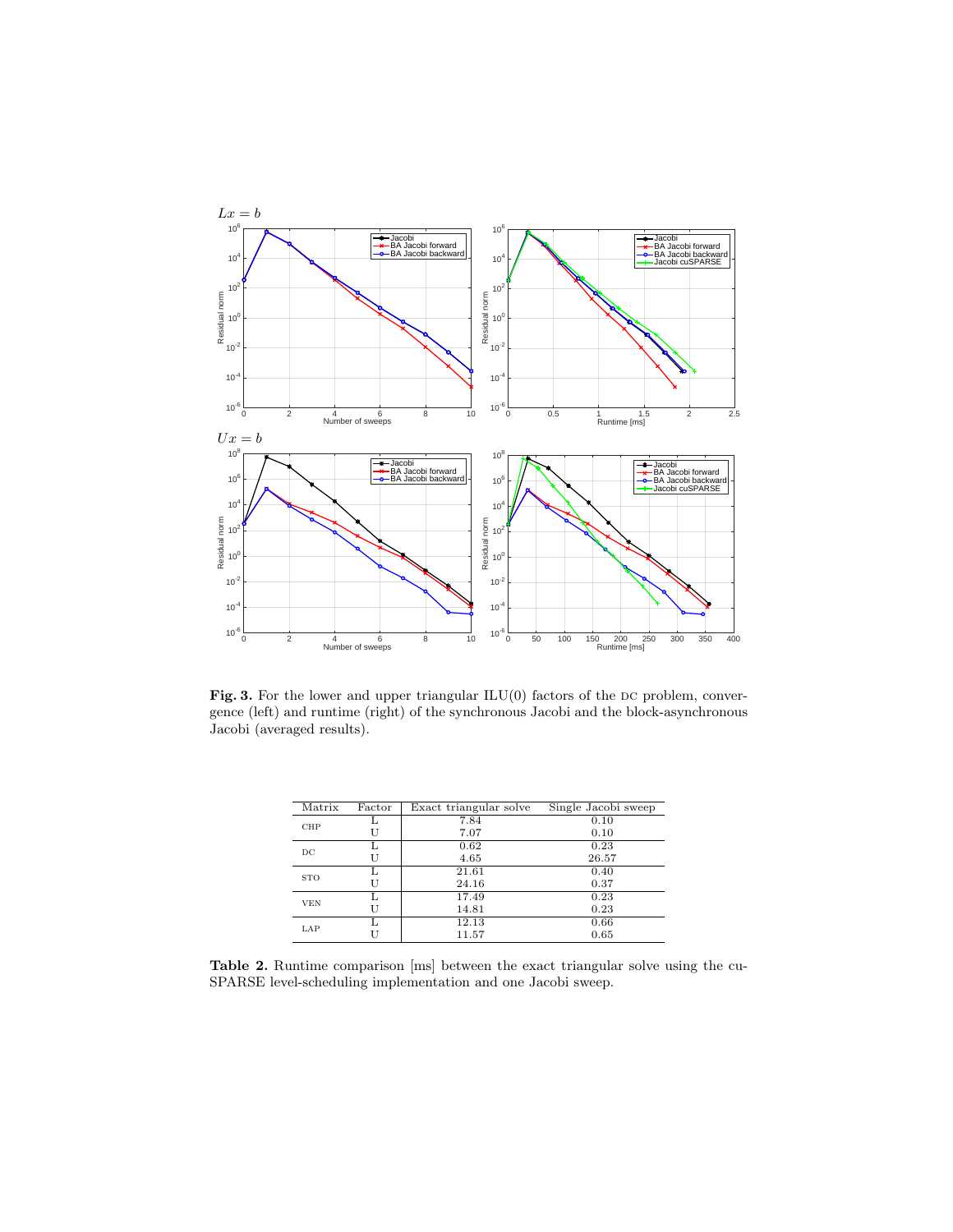

Fig. 4. F-GMRES(50) convergence (left) and runtime (right) when using either exact or approximate triangular solves for the test matrices from UFMC.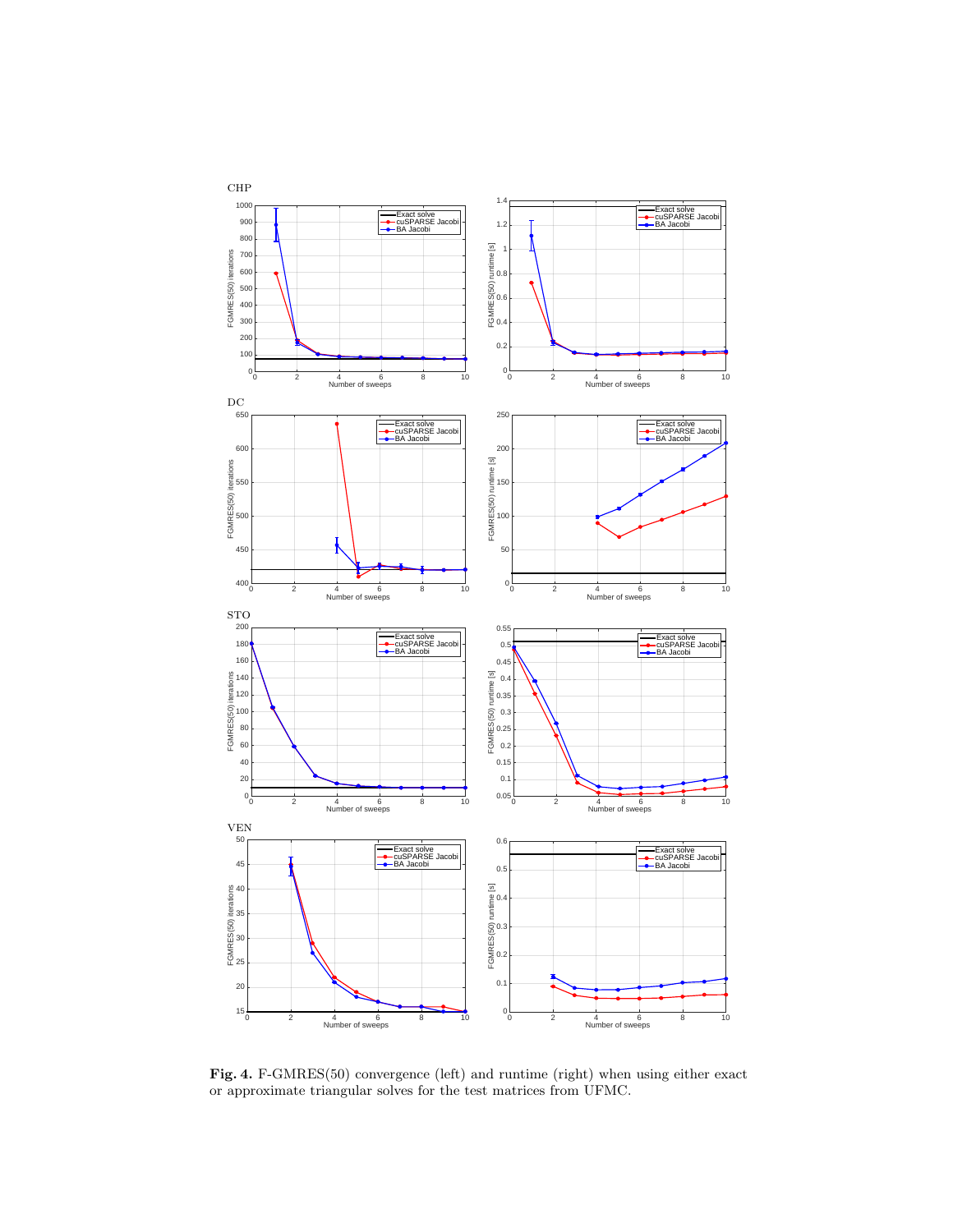

Fig. 5. F-GMRES(50) convergence (left) and runtime (right) when using either exact or approximate triangular solves for the lap test case.

approximate triangular solve to the F-GMRES(50) iteration count. According to the convergence results on the triangular solves in the previous section, the block-asynchronous Jacobi algorithm schedules the thread blocks in dependency order. This is forward thread block scheduling when solving the lower triangular systems, and backward thread block scheduling when solving the upper triangular systems. In many cases, the faster convergence of the block-asynchronous Jacobi accounting for the dependency order compared to the synchronous Jacobi is reflected in the top level solver convergence: e.g., for CHP, VEN and LAP, the left-hand side plots show that on average, fewer F-GMRES(50) iterations are required for block-asynchronous Jacobi than for classical Jacobi. The error bars for block-asynchronous Jacobi indicate one standard deviation above and below the mean. They reveal that especially when using only few sweeps of block-asynchronous Jacobi, significant variation in the solver iterations may be expected. For systems with most entries close to the diagonal, the standard deviation is very small, and the iteration counts are almost identical to those using synchronous Jacobi. In general, few sweeps of the approximate triangular solve are sufficient to get the same F-GMRES(50) iteration count like when using exact triangular solves.

The right-hand side of Figure 4 (respectively Figure 5 for the lap problem) relates the F-GMRES(50) convergence with respect to the runtime. Applying few sweeps of the relaxation method is usually less expensive than a level-scheduling exact solve, and can reduce the top-level solver execution time. In particular, the faster preconditioner application can compensate for a few additional iterations. Except for the DC problem (Figure 4), where the sparse matrix vector product suffers from the unbalanced nonzero distribution, all problems benefit from replacing the level scheduling triangular solve by an approximate solve in the preconditioner application. We noticed that synchronous Jacobi usually requires a few additional F-GMRES(50) iterations. In terms of performance, synchronous Jacobi still beats block-asynchronous Jacobi. This is due to the performance of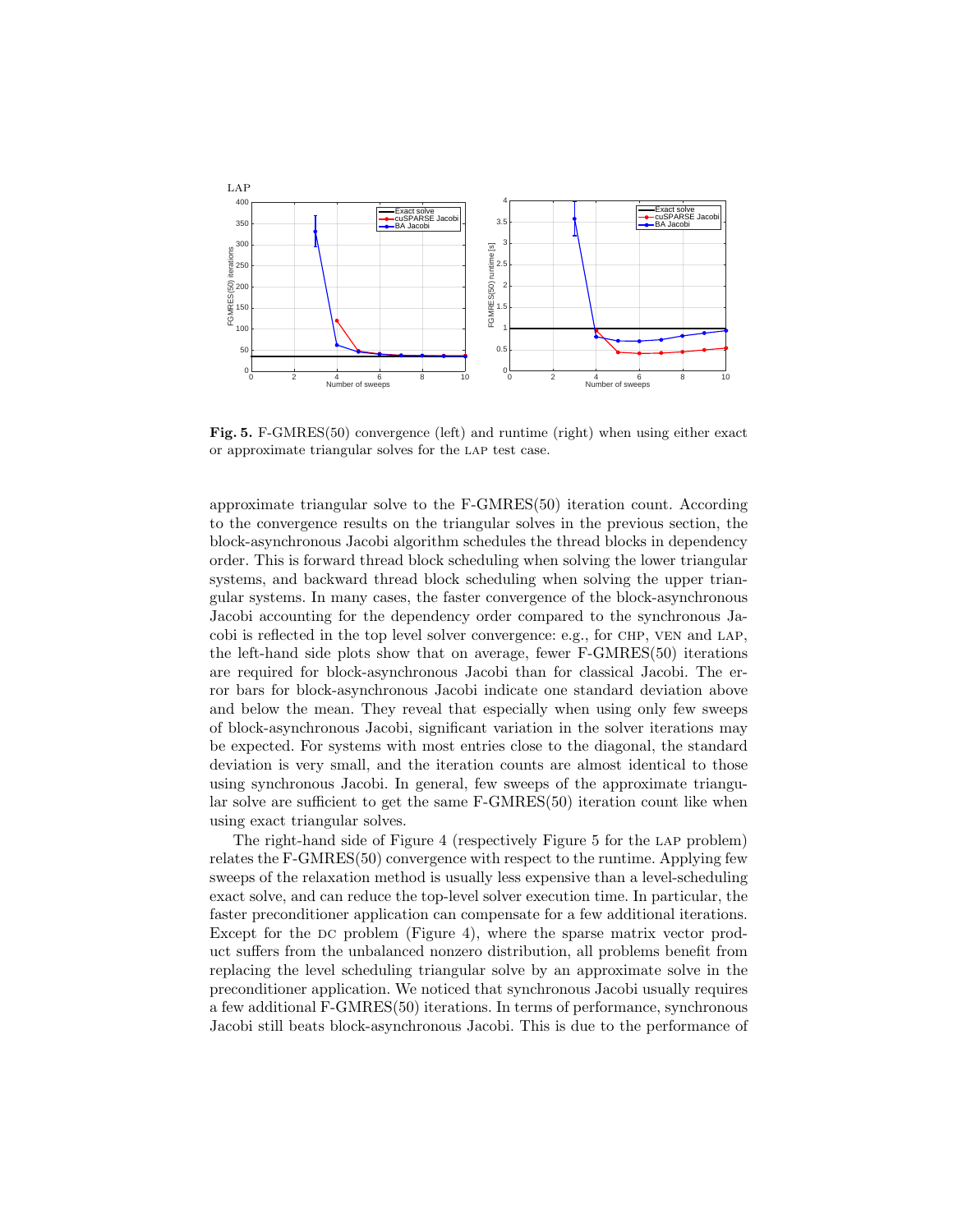the cuSPARSE sparse matrix vector kernel that the synchronous Jacobi is based on. As previously mentioned, the block-asynchronous Jacobi would likely outperform the synchronous counterpart if it were optimized the same way.

Separate experiments on a consumer card of NVIDIA's Kepler architecture (not shown here) revealed that block-asynchronous Jacobi becomes even more attractive when there is less hardware parallelism. This is due to the fact that fewer GPU thread blocks can be scheduled simultaneously, resulting in a higher ratio of Gauss-Seidel-to-Jacobi-type of updates, which improves convergence.

## 5 Conclusions

We investigated the potential of approximate triangular solves for an incomplete LU factorization preconditioner on GPU accelerators, replacing the levelscheduled exact forward and backward substitutions with classical and blockasynchronous Jacobi iterations allowing for fine-grained parallelism. We analyzed the trade-off between convergence penalty caused by lower preconditioning accuracy and enhanced parallelism for several test matrices. We have shown that few sweeps of an iterative method are often sufficient to provide the same preconditioner quality as the top-level solver. Even if additional iterations are required by the approximate triangular solve, they are in many cases compensated by faster preconditioner application. Future research will focus on porting the approximate triangular solve to other hardware architectures, and investigating the potential of faster information propagation by adding local Jacobi sweeps for cached values for components handled by the same thread block, and using overlapping iteration blocks.

## Acknowledgments

This material is based upon work supported by the U.S. Department of Energy Office of Science, Office of Advanced Scientific Computing Research, Applied Mathematics program under Award Numbers DE-SC-0012538 and DE-SC-0010042. Support from NVIDIA is also gratefully acknowledged.

## References

- 1. Alvarado, F.L., Schreiber, R.: Optimal parallel solution of sparse triangular systems. SIAM J. Sci. Comput 14, 446–460 (1993)
- 2. Anderson, E.C., Saad, Y.: Solving sparse triangular systems on parallel computers. Intl. J. High Speed Computing 1, 73–96 (1989)
- 3. Anzt, H., Tomov, S., Dongarra, J., Heuveline, V.: A block-asynchronous relaxation method for graphics processing units. J. Parallel Distrib. Comput. 73(12), 1613– 1626 (2013)
- 4. Anzt, H., Tomov, S., Gates, M., Dongarra, J., Heuveline, V.: Block-asynchronous Multigrid Smoothers for GPU-accelerated Systems. In: ICCS. Procedia Computer Science, vol. 9, pp. 7–16. Elsevier (2012)